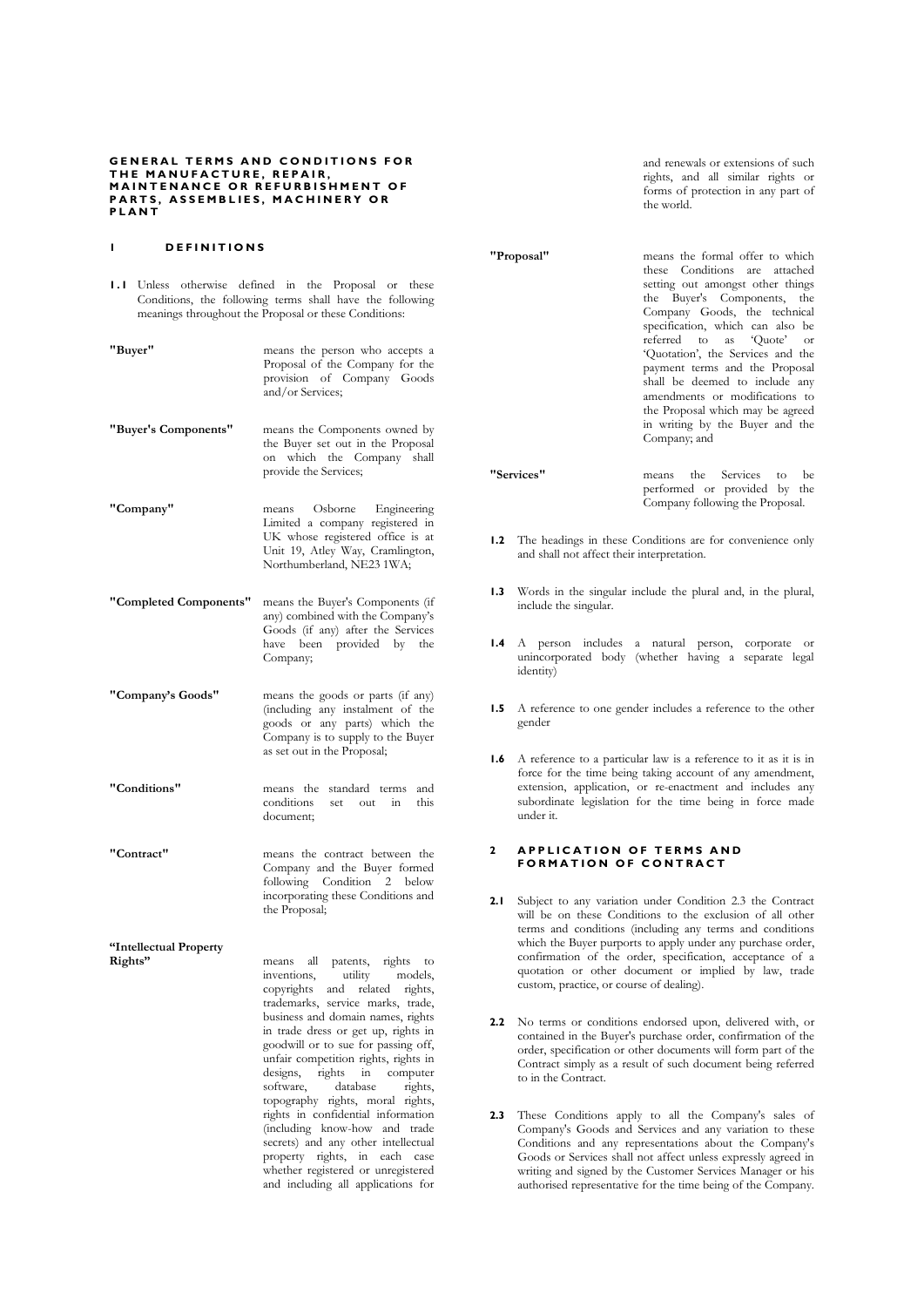When entering the Contract the Buyer acknowledges that it does not rely on any such representations which are not so confirmed.

- 2.4 Each acceptance by the Buyer of the Company's Proposal shall be deemed to be an offer by the Buyer to purchase the Company's Goods and/or Services (as appropriate) subject to these Conditions.
- 2.5 No offer by the Buyer to purchase the Company's Goods and/or Services (as appropriate) shall be deemed to be accepted by the Company until a written acknowledgement of an order is issued by the Company or (if earlier) the Company delivers the Completed Components to the Buyer.
- 2.6 Any Proposal is given on the basis that no contract will come into existence until the Company dispatches an acknowledgement of order issued following Condition 2.5 above and (if earlier) the Company delivers the Completed Components to the Buyer. Any Proposal is valid for 90 (Ninety) days only from its date, provided that the Company has not previously withdrawn it, or such other period set out in the Proposal.

### 3 SPECIFICATIONS

- 3.1 The Buyer shall be responsible to the Company for ensuring the accuracy of the terms of the Proposal (including any applicable specification) and for giving the Company any necessary information relating to the Buyer's Components within sufficient time to enable the Company to perform the Contract following its terms.
- 3.2 The quantity, quality and description of and any specification for the Completed Components shall be as set out in the Proposal.
- 3.3 If any process is to be applied to the Buyer's Components or the Company's Goods by the Company following a specification submitted by the Buyer, the Buyer shall indemnify the Company and keep the Company indemnified against all loss, damages, costs and expenses (including all professional fees) awarded against or incurred or paid or agreed to be paid by the Company in settlement of any claim for infringement of any Intellectual Property Rights of any other person which results from the Company's use of the Buyer's specification.
- 3.4 The Buyer agrees to advise the Company of requirements applicable to the Completed Components resulting from the applicability of any laws, rules or regulations in the location in which the Completed Components will be installed (including any health and safety rules and regulations and any reasonable security requirements) and the Buyer agrees to indemnify the Company and keep the Company indemnified against all loss, damages, costs and expenses (including all professional fees) awarded against or incurred or paid or agreed to be paid by the Company in respect of any breach by the Buyer of its obligation under this Condition.
- 3.5 The Company reserves the right to make any changes in the specification of the Completed Components which are required to conform with, any applicable safety or other statutory requirements, those portions of industry specifications, codes and standards which the Company has deemed applicable to the Completed Components or, where the Company's Goods are to be supplied to the Company's

specification, which does not materially affect their quality or performance.

- 3.6 The price and delivery dates will be equitably adjusted to reflect the additional costs incurred by the Company resulting from any changes in the specification resulting from the operation of Condition 3.4 or 3.5.
- 3.7 No Contract which has been accepted by the Company following Clause 2.5 above may be cancelled by the Buyer except with the agreement in writing of the Company and on terms that the Buyer shall indemnify the Company in full against all loss (including loss of profit), costs (including the cost of all labour and materials used), damages, charges and expenses incurred by the Company as a result of cancellation.

#### 4 PRICE OF THE COMPANY'S GOODS AND SERVICES

- 4.1 The price of the Company's Goods and Services shall be that set out in the Proposal.
- 4.2 The Company reserves the right, by giving notice to the Buyer at any time before delivery, to increase the price of the Company's Goods or the Services to reflect any increase in the cost to the Company which is due to any cause beyond the control of the Company (such as, without limitation, any foreign exchange fluctuation, currency regulation, alteration of duties, a significant increase in the costs of labour, materials or other costs of manufacture), any change in delivery dates, quantities or specifications for the Completed Components which are requested by the Buyer, or any delay caused by any instructions of the Buyer or failure of the Buyer to give the Company adequate information or instructions.
- 4.3 The Company reserves the right to correct any typographical or clerical errors which may be present in the prices or specification of the Proposal.
- 4.4 The price is exclusive of any applicable tax duties or fees. If the Company is required by law to make any such payment direct, then the Buyer shall immediately reimburse this amount to the Company in addition to the price of the Completed Components set out in the Proposal.

## 5 SHIPMENT OF BUYER'S COMPONENTS

- 5.1 The Buyer shall ship and deliver Buyer's Components to the Company at the Company's Premises entirely at the Buyer's own risk.
- 5.2 All Buyer's Components shipped shall be identified with the Company's reference number and the delivery point. Any failure by or on behalf of the Buyer to consign the Buyer's Components correctly may incur additional costs including but not limited to duties which shall be added to the Buyer's account.
- 5.3 The Buyer shall send an advice notice in writing to the Company setting out the details of the Buyer's Components shipped together with the reference number and the delivery point marked for the attention of the Repairs Section, Spare and Renewal Parts Department on the same day as the Buyer ships the Buyer's Components.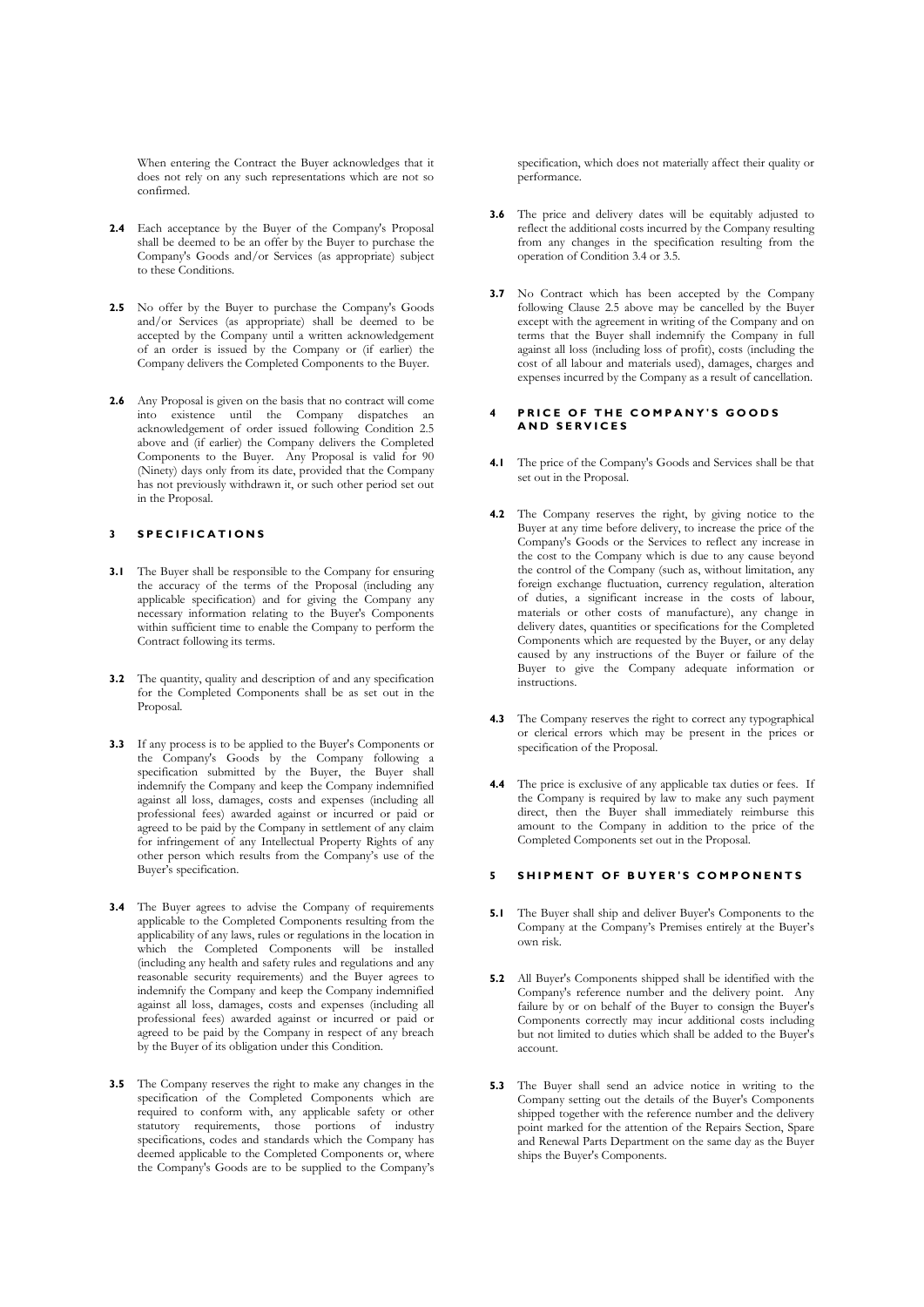- 5.4 All costs associated with shipping the Buyer's Components to the Company including but not limited to, packaging, carriage, insurance, freight, and duties shall be the responsibility of the Buyer unless the Proposal states otherwise.
- 5.5 Each of the Buyer's Components received by the Company will be subject to an incoming inspection to establish the Buyer's Components suitability for the provision of the Services following the Proposal.
	- (a) If the Company finds that the Buyer's Component is acceptable then the Company shall prepare a Pre-Process Inspection Report to finalise the scope of work set out in the Proposal. If additional Services and/or Company's Goods are needed, then the Company shall notify the Buyer accordingly of the additional cost. The Buyer shall notify the Company within 3 days of receipt of the Company's notification that additional services and/or Company's Goods are needed whether it wishes the Company to carry out the additional work or not. If the Buyer notifies the Company that it does wish it to carry out the work, then the Proposal shall be deemed to be amended accordingly. If the Buyer either notifies the Company that it does not wish it to carry out the additional work or does not notify the Company of its decision within such 3-day period, then the Company may at its sole discretion charge the Buyer an inspection fee and will at the Buyer's expense ship the Buyer's Components back to such address or location as set out in the Proposal. To the extent that the Buyer does not specify an address then the provisions of Condition 6.10 shall apply.
	- (b) If the Company finds that the Buyer's Components are unacceptable including (but not limited to) where the Buyer's Components are damaged beyond the OEM's recommended repair criteria or it is uneconomical to carry out the Services on the Buyer's Components, then the Company shall notify the Buyer of this fact. The Buyer agrees to notify the Company within 4 days of receipt of the Company's notification that the Buyer's Components are damaged beyond repair or uneconomical to repair whether it wishes the Company to scrap the Buyer's Components or whether it wishes the Company to return the Buyer's Components to the Buyer. The Company may at its sole discretion charge the Buyer an inspection fee and the cost of shipping the Buyer's Components back to the Buyer or scrapping the Buyer's Components (or such part of them as appropriate) shall be at the Buyer's expense. To the extent that the Buyer does not notify the Company what it wishes the Company to do with the Buyer's Components or does not specify an address to which the Company should send the Buyer's Components then the provisions of Condition 6.10 shall apply.

# 6 DELIVERY

- 6.1 Any dates specified by the Company for the delivery of the Completed Components are intended to be an estimate and time for delivery shall not be made of the essence by notice.
- 6.2 The Company agrees to notify the Buyer when the Completed Components are ready for dispatch.
- 6.3 The Buyer agrees to provide the Company with shipping instructions without delay after receipt of the notices set out in Condition 6.2 above. Unless otherwise agreed in the

Proposal, or otherwise in writing, the Completed Components shall be delivered as agreed with the buyer following Incoterms at the date of formation of the Contract.

- 6.4 Overseas shipments the company uses Incoterms DDP, the Buyer agrees to provide the Company with shipping documentation required without delay. The company does not allow the use of Incoterms Ex-Works unless otherwise agreed with the buyer at the date of formation of the contract. If Ex-Works Incoterm is agreed by the company the buyer will provide the documentation as set out in the formation of the contract.
- 6.5 (a) Concerning repaired and refurbished goods the Company agrees to deliver the Completed Components as far as possible in the original packing provided by the Buyer when it shipped the Buyer's Components to the Company. Any repairs or replacement required to the packaging and associated costs will be at the additional expense of the Buyer unless previously agreed in the proposal.

(b) Concerning goods manufactured by the Company all goods will be packed according to the Company's standard packing procedure unless the Buyer otherwise instructs the Company in writing when delivering its purchase order or confirmation of order and such instructions are agreed in writing and signed by the Customer Services Manager or his authorised representative for the time being of the Company. Any later instructions or variations notified to the Company by or on behalf of the Buyer shall be affected at the cost of the Buyer. Instructions or variations not confirmed in writing will not be put into effect. The Buyer must confirm any variations in packaging delivery or destination in writing to the Company by a date no less than 3 days before the estimated date of the despatch of the Company's Goods. No Saturday, Sunday, Bank or Public Holiday or other days on which the Company's employees are not working at the Company's premises shall be included as part of the said period of 3 days.

- 6.6 The delivery date for each Completed Component is defined as the date such item is delivered following this Condition. Partial deliveries will be permitted.
- 6.7 The Buyer shall be responsible for complying with any legislation or regulations governing the importation of the Completed Components into the country of destination and for the payment of any duties on them.
- 6.8 Where the Completed Components are to be delivered in instalments, each delivery shall constitute a separate Contract and failure by the Company to deliver any one or more of the instalments following these Conditions or any claim by the Buyer in respect of any one or more instalments shall not entitle the Buyer to treat the Contract as a whole as repudiated.
- 6.9 The Company shall not be liable for non-delivery of Completed Components unless the Buyer gives written notice to the Company of the non-delivery within 7 days of the date when the Completed Components would in the ordinary course of events have been received.
- 6.10 Any liability of the Company for non-delivery of the Completed Components shall be limited to replacing the Completed Components within a reasonable time or issuing a credit note for the value of the Completed Components which are not delivered against any invoice raised for such Completed Components.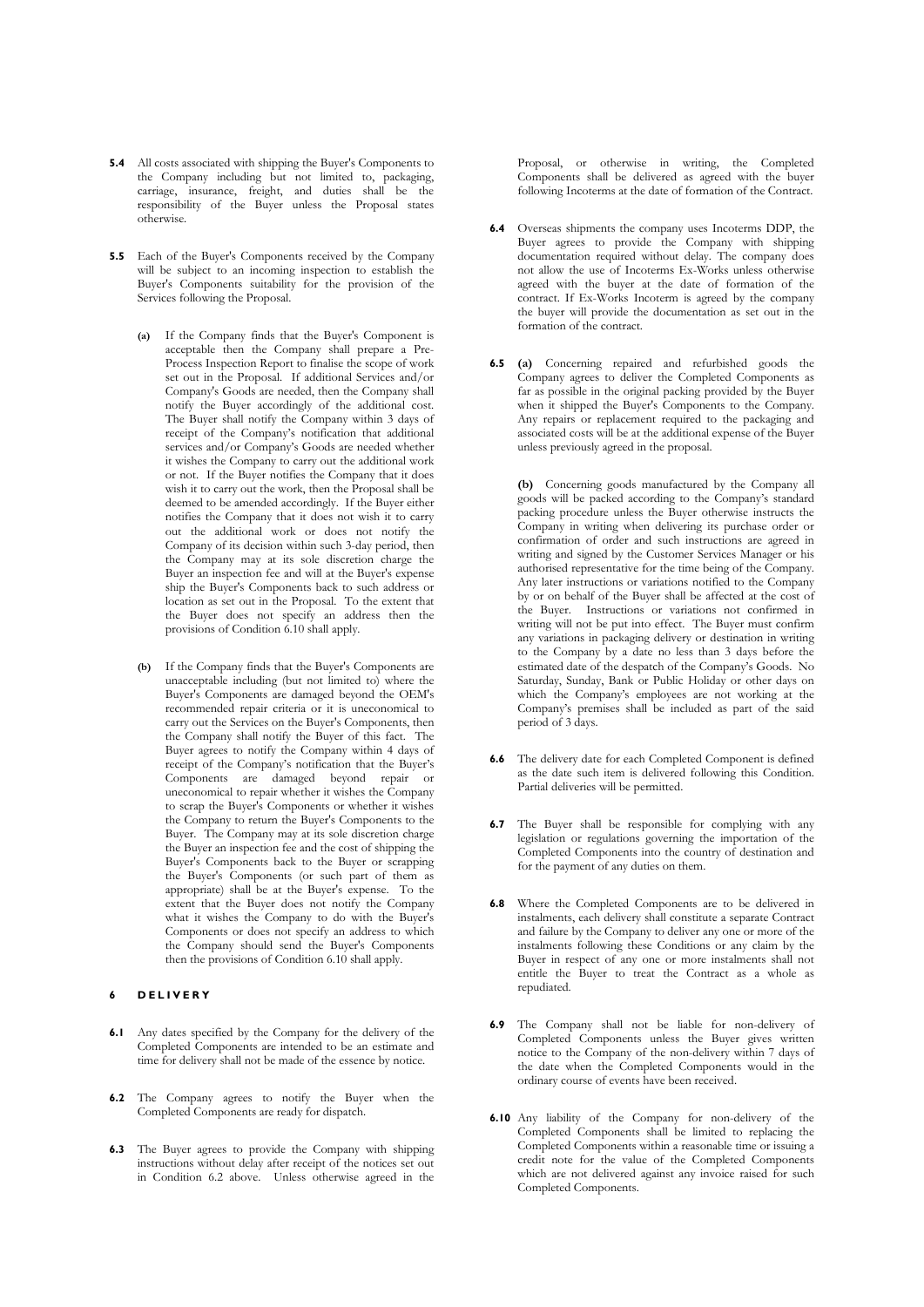- 6.10 If the Buyer fails to take delivery of the Completed Components or fails to give the Company adequate delivery instructions at the time stated for delivery (otherwise than because of any cause beyond the Buyer's reasonable control or because of the Company's fault) then, without prejudice to any other right or remedy available to the Company, the Company may.
	- (a) store the Completed Components until actual delivery either on-site or ship the Completed Components to storage elsewhere; and
	- (b) after such Completed Components have been in storage for more than 90 (ninety) days then the Company may sell the Completed Components at the best price readily obtainable and (after deducting all reasonable storage and selling expenses) account to the Buyer for the excess over the price under the Contract or charge the Buyer for any shortfall below the price under the Contract.
- 6.11 If Completed Components are placed in storage following Condition 6.10 above, including storage at the Company's facility, the following conditions shall apply:
	- (a) risk in the Completed Components shall thereupon pass to the Buyer if it has not already passed;
	- (b) any amounts otherwise payable to the Company upon delivery or shipment shall be payable upon presentation of the Company's invoices and certifications as to the cause for storage.
	- (c) all expenses incurred by the Company including but not limited to preparations for and placement into storage, handling, inspection, preservation, insurance, storage, removal charges and any taxes shall be reimbursed by the Buyer upon submission of the Company's invoices; and
	- (d) where conditions permit and upon payment of all amounts due under this Condition 6.11, the Company shall resume delivery of the Completed Components to the originally agreed point of delivery.

## 7 RISK AND TITLE

- 7.1 Risk of damage to or loss of Buyer's Components shall pass to the Company at the time when such Buyer's Components are delivered and signed for at the Company's premises.
- 7.2 Risk of damage to or loss of the Completed Components shall pass to the Buyer particularly set out in the current version of the Incoterms or as otherwise set out in the Proposal.
- 7.3 Notwithstanding delivery and the passing of risk in the Completed Components, or any other provision of these Conditions, the ownership in the Company's Components forming part of the Completed Components shall not pass to the Buyer and the Company shall have the right to hold all Completed Components and Buyer's Components in its possession until the Company has received in cash or cleared funds payment in full of the price set out in the Proposal for the Completed Components.
- 7.4 Until the ownership in the Company's Goods forming part of the Completed Components passes to the Buyer -
	- (a) the Buyer shall hold the Company's Goods on behalf and as bailee of the Company and shall as far as possibly keep the Company's Goods separate from those of the Buyer and third parties and properly stored, protected and insured and identified as the Company's property; and
	- (b) the Company shall be entitled at any time to require the Buyer to deliver up the Company's Goods to the Company and, if the Buyer fails to do so forthwith, to enter upon any premises of the Buyer or any third party where the Company's Goods are stored and repossess the Company's Goods both to the extent that such Company Goods are separable from the Completed Components without causing damage to the Buyer's Components.
- 7.5 The Buyer shall not be entitled to pledge or in any way charge by way of security for any indebtedness any of the Company's components forming part of the Completed Goods which remain the property of the Company, but if the Buyer does so all money owing by the Buyer to the Company shall (without prejudice to any other right or remedy of the Company) forthwith become due and payable.
- 7.6 To the extent that the Buyer does not pay for the Completed Components following the terms of Condition 8 and the Company has demanded payment of the amount outstanding in writing and payment has not been made within 5 days of such notice or the provisions of Condition 14 apply then the Company may sell such Completed Components or Buyer's Components in its possession at the best price readily obtainable and after deducting all reasonable storage, selling and other expenses account to the Buyer of the excess over the amount due under the Contract or charge the Buyer for any shortfall below the price under the Contract.
- 7.7 On termination of the Contract, howsoever caused, the Company's (but not the Buyer's) rights contained in this Condition 7 shall remain in effect.

#### 8 TERMS OF PAYMENT

- 8.1 The Buyer shall pay the price of the Completed Components as set out in the Proposal, notwithstanding that delivery may not have taken place and the ownership in the Completed Components has not passed to the Buyer because the provisions of Condition 6.11, 7.2 or 7.3 apply. The time of payment of the price shall be of the essence in the Contract. Payment receipts will be issued only upon request.
- 8.2 The Buyer shall make all payments due under the Contract without any deductions whether by way of set-off, counterclaim, discount, abatement or otherwise unless the Buyer has a valid court order requiring an amount equal to such deduction to be paid by the Company to the Buyer.
- 8.3 No payment shall be deemed to have been received until the Company has received cleared funds.
- 8.4 If the Buyer fails to make any payment on the due date, then, without prejudice to any other right or remedy available to the Company, the Company shall be entitled to -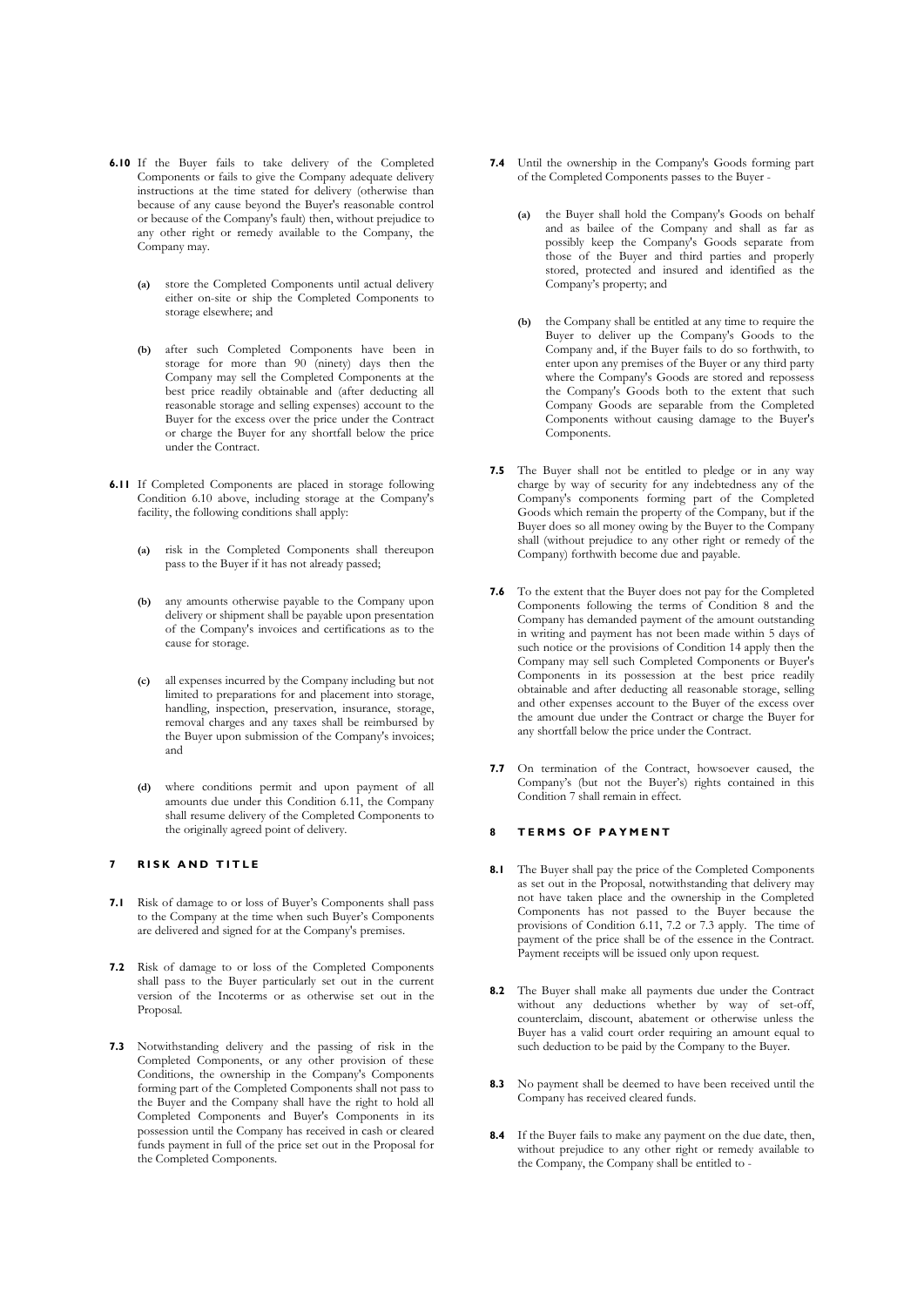- (a) cancel the order or suspend any further deliveries of the Company's Goods and Services to the Buyer.
- (b) appropriate any payment made by the Buyer to such of the Company's Goods or Services (or the goods or services supplied under any other contract between the Buyer and the Company) as the Company may think fit (notwithstanding any purported appropriation by the Buyer);
- (c) charge the Buyer interest (both before and after any judgment) on the amount unpaid, at either (i) the rate of 8% (eight per cent) per annum above Bank Of England's base rate from time to time or (ii) the maximum rate permitted by applicable law, until payment in full is made (a part of a month being treated as a full month to calculate interest); and
- (d) Invoke the provisions set out at Condition 7.6 above.

## W A R R A N T I E S

- 9.1 Subject to the conditions set out below the Company warrants that the Completed Components will correspond with their specification as set out in the Proposal at the time of delivery and that the Services performed on the Buyer's Components and the Company's Goods forming part of the Completed Components will be free from defects in material and workmanship for twelve months from the date of their initial use or twelve months from delivery, whichever is the first to expire.
- 9.2 The above warranty is given by the Company subject to the following conditions:-
	- (a) the Company shall be under no liability in respect of any defect in the Services performed on the Buyer's Component and/or the Company's Goods forming part of the Completed Components arising from any drawing, design or specification supplied by the Buyer;
	- (b) the Company shall be under no liability in respect of any defect arising from fair wear and tear (including but not limited to deterioration arising out of climatic conditions), or any wilful damage, negligence (including without limitation failure to maintain, subjection to abnormal working conditions (including but not limited to unsuitable storage and/or protection from the environment), failure to follow the Company's instructions (whether oral or in writing), misuse or alteration or repair of the Completed Components without the Company's approval, or any other act or omission on the part of the Buyer, its employees or agents or any third party;
	- (c) the Company shall be under no liability under the above warranty (or any other warranty, condition or guarantee) if the total price for the Completed Components has not been paid by the due date for payment;
	- (d) the Company shall be under no liability under the above warranty if the Buyer does not notify the Company in writing of a claim under the warranty and the Company receives such claim within 60 days of the Buyer becoming aware of such claim. For the avoidance of doubt such claim must also be received

within the warranty period set out at Condition 9.1 above;

the Company shall not be liable for a breach of the warranty unless the Company is given a reasonable opportunity to examine the Completed Components or the Company's Goods and the Buyer (if asked to do so by the Company) returns such Completed Components to the Company's place of business at the Company's cost for the examination to take place there.

- 9.3 Subject to condition 9.2, if any of the Completed Components or the Company's Goods do not conform with the warranty in condition 9.1 the Company shall at its option repair or replace such Completed Components or the Company's Goods (or the effective part) or refund the price of such Completed Components or the Company's Goods (pro-rata) provided that, if the Company so requests, the Buyer shall at the Company's expense, return to the Company the Completed Components or the Company's Goods or part of such Completed Components or the Company's Goods which is defective.
- 9.4 If the Company complies with Condition 9.3 it shall have no further liability for a breach of the warranty in Condition 9.1.

#### 10 LIABILITY

- 10.1 The provisions of this Condition 10 sets out the entire financial liability of the Company (including any liability for the acts or omissions of its employees, agents and subcontractors) to the Buyer in respect of :
	- (a) any breach of these Conditions including any claims under an indemnity;
	- (b) any use made by the Buyer of the Completed Components: and
	- (c) any representations (other than fraudulent) statements or tortious acts or omission including negligent or harmful acts:
- 10.2 All warranties, conditions or other terms implied by any statute or otherwise are excluded to the fullest extent permitted by law unless such warranty, condition or term is expressly set out in writing either in the Proposal or these Conditions.
- 10.3 If a failure to meet any warranty set out at Condition 9.1 above occurs within the period set out at Condition 9.1 above, then the Buyer shall make the Completed Component available for correction Ex Company Works as defined in the current version of the Incoterms. The Company shall be entitled to re-carry out the Services or repair or replace the Company Goods that formed part of the Completed Components free of charge or at the Company's sole discretion, refund to the Buyer the price of the Completed Components (or an equitable part of the price). The Buyer and the Company agree that the Company shall have no further liability in respect of warranty claims.
- 10.4 Under no circumstances shall the Company be liable to the Buyer for any indirect or consequential losses (whether for loss of profit, loss of business, depletion of goodwill, loss of use of equipment, damage to the associated or connected equipment, loss of goods, loss of use, loss of contract, loss or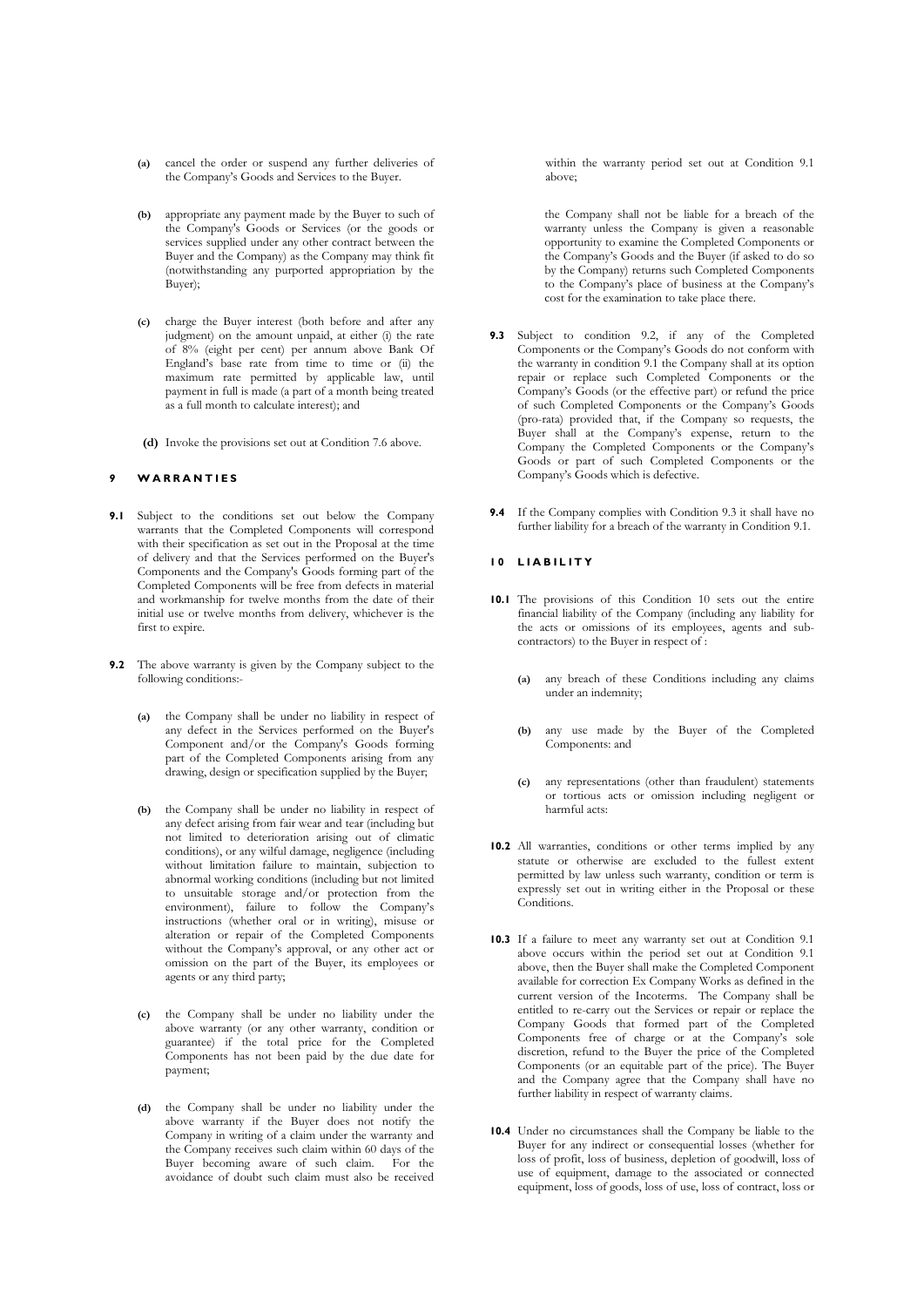corruption of data or information, loss of anticipated savings or otherwise), costs (including costs of substitute equipment facilities or services), expenses or other claims for consequential compensation whatsoever (however caused) which arise out of or in connection with the Contract.

10.5 (a) In all circumstances other than those specifically set out at Condition 10.5 (b) below, the Company's total liability in contract, tort (including negligence or breach of statutory duty, misrepresentation other than fraudulent representation) or otherwise, arising in connection with the performance or contemplated performance of this Contract shall be limited to the Contract price set out in the Proposal. This Condition 10.5 shall not limit the liability of the Company arising out of death or personal injury claims.

 (b) The Company shall be liable for all loss of or damage to Buyer's Components from the time risk passes to the Company following Condition 7.1 above until risk passes in the Completed Components or Buyer's Components (as appropriate) back to the Buyer following this Contract.

- 10.6 The Buyer agrees to procure that its insurance policies include a waiver of all rights of subrogation against the Company and its employees and waiver of any other rights of the insurer to any offset, counterclaim, or any other deduction whether by attachment or otherwise and agrees to indemnify and keep indemnified the Company against all action, costs expenses (including legal costs) and liabilities to the extent that the Buyer does not procure the same.
- 10.7 The Company imposes these liability limits to reduce the overall cost that it charges to the Buyer. If the Buyer requires additional protection and therefore a higher liability limit then the matter should be discussed with the Company and the Proposal can be varied in writing to reflect the additional costs inherent in accepting greater liability including, but not limited to, the cost (if available) of additional insurance cover.
- 10.8 In no event shall the Buyer be entitled to reject the Completed Components based on any defect or failure which is so slight that it would be unreasonable for the Buyer to reject them.
- 10.9 If the Company's performance of its obligations under the Contract is prevented or delayed by any act or omission of the Buyer, its agents, subcontractors, consultants or employees, the Company shall not be liable for any costs, charges or losses sustained or incurred by the Buyer arising directly or indirectly from such prevention or delay.
- 10.10The Buyer shall be liable to pay to the Company, on-demand, all reasonable costs, charges or losses sustained or incurred by the Supplier (including, without limitation, any direct, indirect or consequential losses, loss of profit and loss of reputation, loss or damage to property and those arising from injury to or death of any person and loss of opportunity to deploy resources elsewhere) arising directly or indirectly from the Buyer's fraud, negligence, failure to perform or delay in the performance of any of its obligations under the Contract, subject to the Company confirming such costs, charges and losses to the Buyer in writing.
- 10.11Nothing in these Conditions limits or excludes the liability of the Company:
	- (a) for death or personal injury resulting from negligence; or
- (b) for any damage or liability incurred by the Buyer as a result o fraud or fraudulent misrepresentation by the Company; or
- (c) for any liability incurred by the Buyer because of any breach by the Company of the condition as to title or the warranty as to quiet possession implied by section 2 of the Supply of Goods and Services Act 1982.
- 10.12The Company shall not be liable to the Buyer or be deemed to be in breach of the Contract because of any delay in performing or any failure to perform, any of the Company's obligations under this Contract if the delay or failure was due to any cause beyond the Company's reasonable control. Without prejudice to the generality of the foregoing, the following shall be regarded as causes beyond the Company's reasonable control:
	- (a) Act of God, explosion, flood, tempest, fire, storm, terrorism or accident;
	- (b) war or threat of war, sabotage, insurrection, riot, civil disturbance or requisition;
	- (c) acts, restrictions, regulations, bye-laws, prohibitions or measures of any kind on the part of any governmental, parliamentary or local authority;
	- (d) import or export regulations or embargoes;
	- (e) strikes, lock-outs or other industrial actions or trade disputes (whether involving employees of the Company or a third party);
	- (f) difficulties in obtaining raw materials, labour, fuel, parts or machinery;
	- (g) power failure, failure of a utility service or breakdown in machinery.
	- (h) failure of a transport network;
	- default of suppliers or subcontractors.

#### **11 INTELLECTUAL PROPERTY**

- 11.1 As between the Company and the Buyer, all Intellectual Property Rights and all other rights in the Completed Components (including the Company's Goods) shall be owned by the Company. The Company licences all such rights to the Buyer free of charge and on a non-exclusive worldwide basis to such extent as is necessary to enable the customer to make reasonable use of the Completed Components.
- 11.2 If any claim is made against the Buyer that the Completed Components infringe or that their use or resale infringes any Intellectual Property Rights of any other person, then unless the claim results from the use of the Buyer's specification for the Completed Components, the Company shall indemnify the Buyer against all loss, damages, costs and expenses awarded against or incurred or paid or agreed to be paid by the Buyer in settlement of the claim, provided that :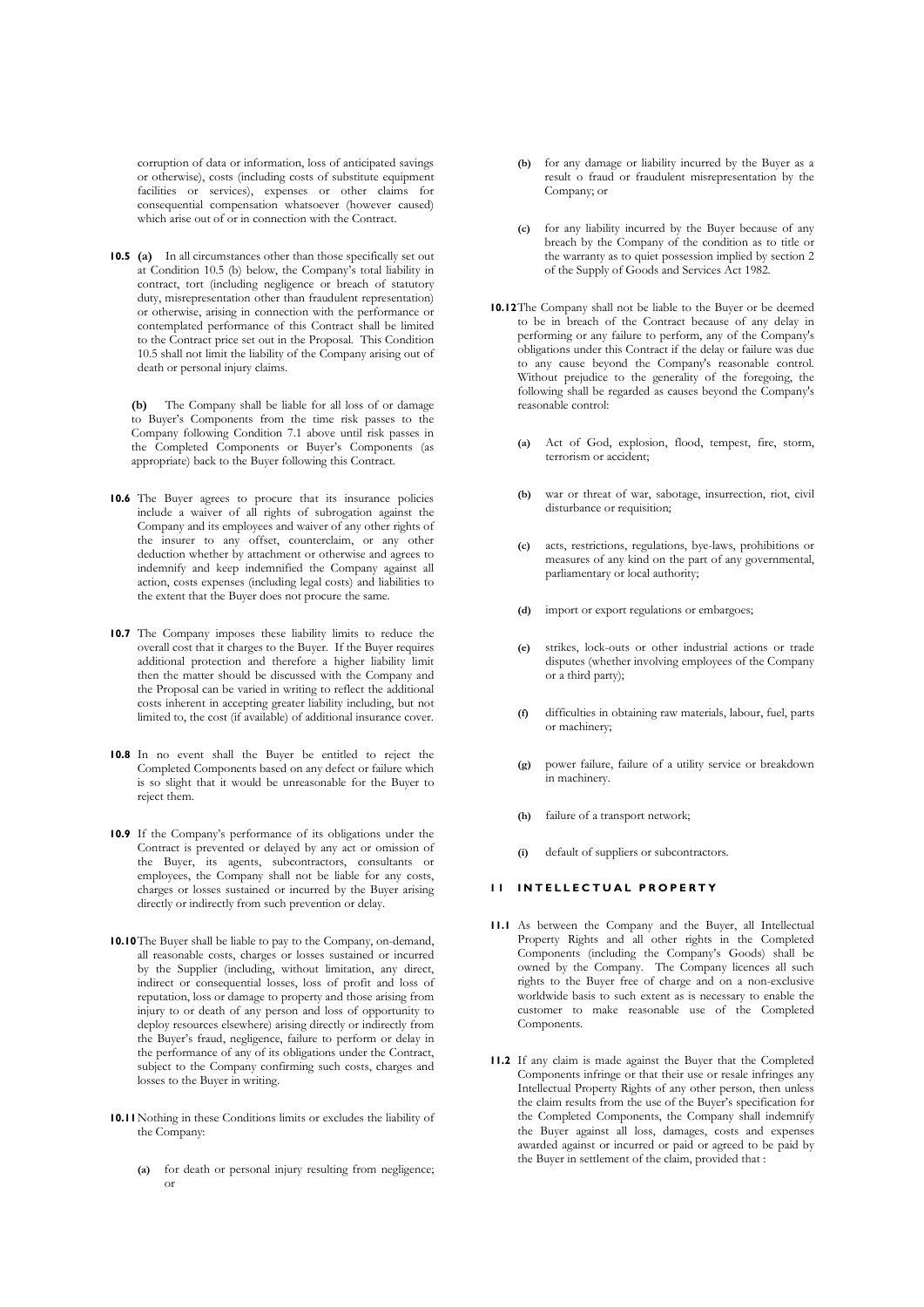- (a) the Company is given full control of any proceedings or negotiations in connection with any such claim;
- (b) the Buyer shall give the Company all reasonable assistance for any such proceedings or negotiations;
- (c) except according to a final award, the Buyer shall not pay or accept any such claim or threat, or compromise any such proceedings without the consent of the Company (which shall not be unreasonably withheld);
- (d) the Buyer shall do nothing which would or might vitiate any policy of insurance or insurance cover which the Buyer may have concerning the claim, and this indemnity shall not apply to the extent that the Buyer recovers any sums under any such policy or cover (which the Buyer shall use its best endeavours to do);
- (e) the Company shall be entitled to the benefit of, and the Buyer shall accordingly account to the Company for, all damages and costs (if any) awarded in favour of the Buyer which is payable by or agreed with the consent of the Buyer (which consent shall not be unreasonably withheld) to be paid by any other party in respect of the claim; and
- (f) without prejudice to any duty of the Buyer under the law, the Company shall be entitled to require the Buyer to take such steps as the Company may reasonably require to mitigate or reduce any loss, damages, costs or expenses for which the Company is liable to indemnify the Buyer.

## 12 DRAWINGS AND TOOLING

- 12.1 All materials, drawings, equipment and tools, data and specifications including all technical documentation concerning the provision of the Services and the Company Goods shall remain the exclusive property of the Company. Under no circumstances may such materials, drawings, equipment and tools, data and specifications or documentation be transmitted to third parties.
- 12.2 Any printed catalogues, pamphlets and other general advertising and technical information submitted to the Buyer are supplied for general information only and have no contractual relevance unless specifically incorporated in writing in the Proposal.
- 12.3 To the extent that any tooling charges are set out in the Proposal then title and possession to all tools shall remain with the Company.

# 13 CONFIDENTIALITY

- 13.1 The Buyer shall keep in strict confidence all technical or commercial know-how, specifications, inventions, processes or initiatives which are confidential had have been disclosed to the Buyer by the Company, its employees, agents, consultants or subcontractors and any other confidential information concerning the Company's business or the Company's Goods or Services which the Buyer may obtain.
- 13.2 The Buyer may disclose such information:
- (a) to its employees, officers, representatives, advisers agents or subcontractors insofar as is necessary for carrying out its obligations under the Contract; and
- (b) as may be required by law, court order or any governmental or regulatory authority.
- 13.3 The Buyer shall ensure that its employees, officers, representatives, advisers, agents or subcontractors to whom it discloses any such information comply with this Condition 13.

## 14 TERMINATION

- 14.1 If
	- (a) The Buyer commits a breach of any of the terms of the Contract and (if such breach is remediable) fails to remedy that breach within 30 days of the Buyer being notified in writing of the breach; or
	- (b) The Buyer repeatedly breaches any of the terms of the Contract in such manner as to reasonably justify the opinion that their conduct is inconsistent with it having the intention or ability to give effect to the terms of the Contract; or
	- (c) the Buyer suspends, or threatens to suspend, payment of its debts or becomes insolvent employing its inability to pay its debts or enters into liquidation whether voluntary or compulsory (other than for amalgamation or re-construction or makes any arrangement or compositions with its creditors generally or suffers distress or any administration order is made in respect of its assets or any similar action is taken in consequence of debt; or
	- (d) the Buyer commences negotiations with all or any class or classes of its creditors to reschedule any of its debts, or makes a proposal for or enters into any compromise or arrangement with its creditors; or
	- (e) a creditor or encumbrancer takes possession, or a receiver is appointed, of any of the property or assets of the Buyer; or
	- (f) the Buyer ceases, or threatens to cease, to carry on business; or
	- (g) a petition is filed, a notice is given, a resolution is passed, or an order is made, for or in connection with the winding up or bankruptcy of the Buyer;
	- (h) the Company reasonably apprehends that any of the events mentioned above is about to occur concerning the Buyer and notifies the Buyer accordingly;

then, without prejudice to any other right or remedy available to the Company, the Company shall be entitled to cancel the Contract or suspend any further deliveries under the Contract without any liability to the Buyer, and if the Goods have been delivered but not paid for the price shall become immediately due and payable notwithstanding any previous agreement or arrangement to the contrary.

14.2 On termination of the Contract for any reason: